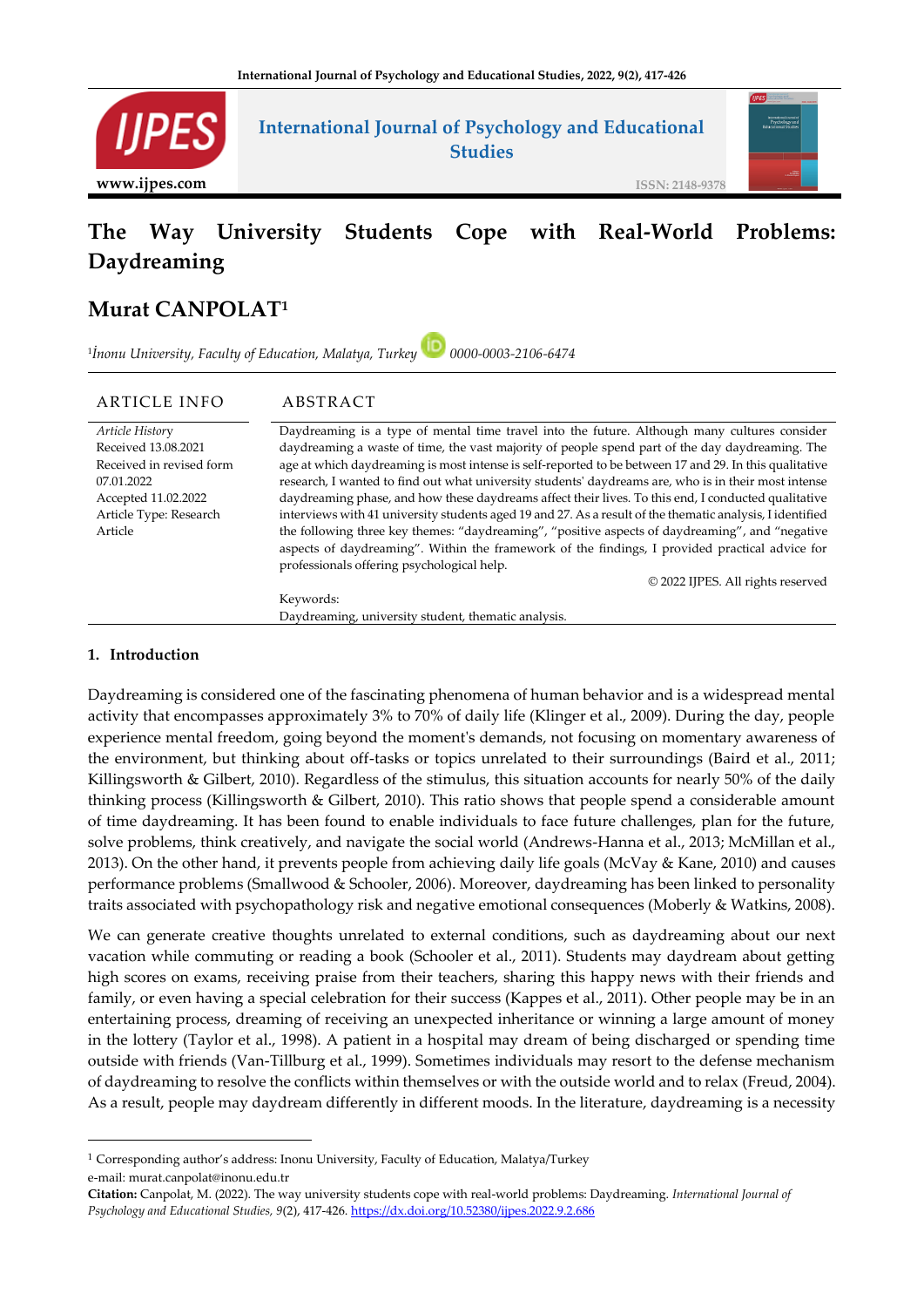that manifests itself in varying intensity from childhood to old age. Giambra (2000) reported that daydreaming decreases in frequency and duration with age, and daydreams' content, frequency, and duration are also important for functionality. Daydreams with positive content have been reported to positively affect the planning and organization of the individual's goals (Atli, 2016). They also positively influence motivation (Atli, 2016) and keep the individual from emotional conflicts (Lang, 1995). Kappes et al. (2011) argued that daydreaming reduces depression and anxiety. Atli (2016) and Mar et al. (2012) reported that daydreaming increases happiness. It is also claimed that some people have maladaptive daydreaming to solve a problem; therefore, they are detached from reality and their life skills decrease (Greene et al., 2020; Somer, 2002). Maladaptive daydreaming (Somer, 2002), which occurs for prolonged periods, frequently and intensely in a manner that disconnects the individual from reality, impairs functionality, causes significant distress in individuals, and is associated with some dissociative disorders (Ross et al., 2020). As a result, although daydreaming is seen as time wasted wandering above the clouds (Klinger et al., 2009), consciousness maintains cognition with external events (Schooler et al., 2011), allows the individual to know themselves and distances and relieves the individual from the problems they experience (Atli, 2016). Daydreaming is not thought to have sweeping positive or negative consequences, and the content and frequency of daydreaming determine functionality.

The university years are described as young adulthood when romantic relationships intensify and new developmental tasks in work and work skills emerge (Havighurst, 1972). During this period, there are transitions such as leaving the parental home and autonomy in decision making; it is a period when adult responsibilities such as financial independence and employment become tangible (Nelson et al., 2008). These students also face new developmental tasks in developing and maintaining romantic relationships, graduating from college, finding jobs, and working, which causes anxiety (Arnett, 2000). According to a study conducted in Turkey, it has been reported that almost half of single young people between the ages of 17-24 daydreams about their profession and career because they are worried about how they will make a living in the future (IPSOS, 2014). The literature finds that individuals daydream more when tired, stressed, in stimulating chaotic environments, or engaged in unpleasant activities. They daydream less frequently when they feel happy and competent or concentrate and participate in pleasurable activities (Kane et al., 2007). It can be said that young adults daydream to cope with the stress they experience, considering the pleasurable and relaxing function of daydreaming.

It is observed that people spend almost half of their daytime daydreaming (Killingsworth & Gilbert, 2010); thus, daydreaming plays a major role in our lives (Schooler et al., 2011). In the literature, the relationship between daydreaming and mind and cognition (Schooler et al., 2011), intelligence and memory (Baird et al., 2011), dreaming (Gross et al., 2021), personality disorders (Ross et al., 2020), and cultures (Soffer-Dudek et al., 2020) has been investigated. In addition, some studies have examined the relationship between the positive and negative functions of daydreaming (Andrews-Hanna et al., 2013; Greene et al., 2020; Mar et al., 2012; McMillan et al., 2013; Lang, 1995). When these studies on daydreaming are examined, it is seen that this experience is a complex phenomenon with varied dimensions. Daydreaming, a mental activity used by many people, seems to have positive and negative effects that vary from person to person. Examining the literature, one finds insufficient studies on what kind of daydreams university students have in young adulthood when anxiety about the future is intense and what positive and negative effects these daydreams have on their lives. The present study aimed to understand what types of daydreams university students have when they have anxiety about the future and feel responsible for completing certain developmental tasks and what impact these daydreams have on their lives. The findings of this study, conducted using the exploratory power of qualitative research (Creswell, 2003), will help understand what young adults' daydreams are about, identify the impact and function of daydreaming on young adults, and change perceptions of daydreaming. In this context, the research question was structured as follows: What are the daydreams of university students, and what are the positive and negative effects of these daydreams on their lives?

# **2. Methodology**

# **2.1. Participants**

The purposive sampling method was utilized in the present study to collect rich, in-depth data on the daydreaming experiences of university students (Patton, 2002). The Undergraduate Senior Students of Inonu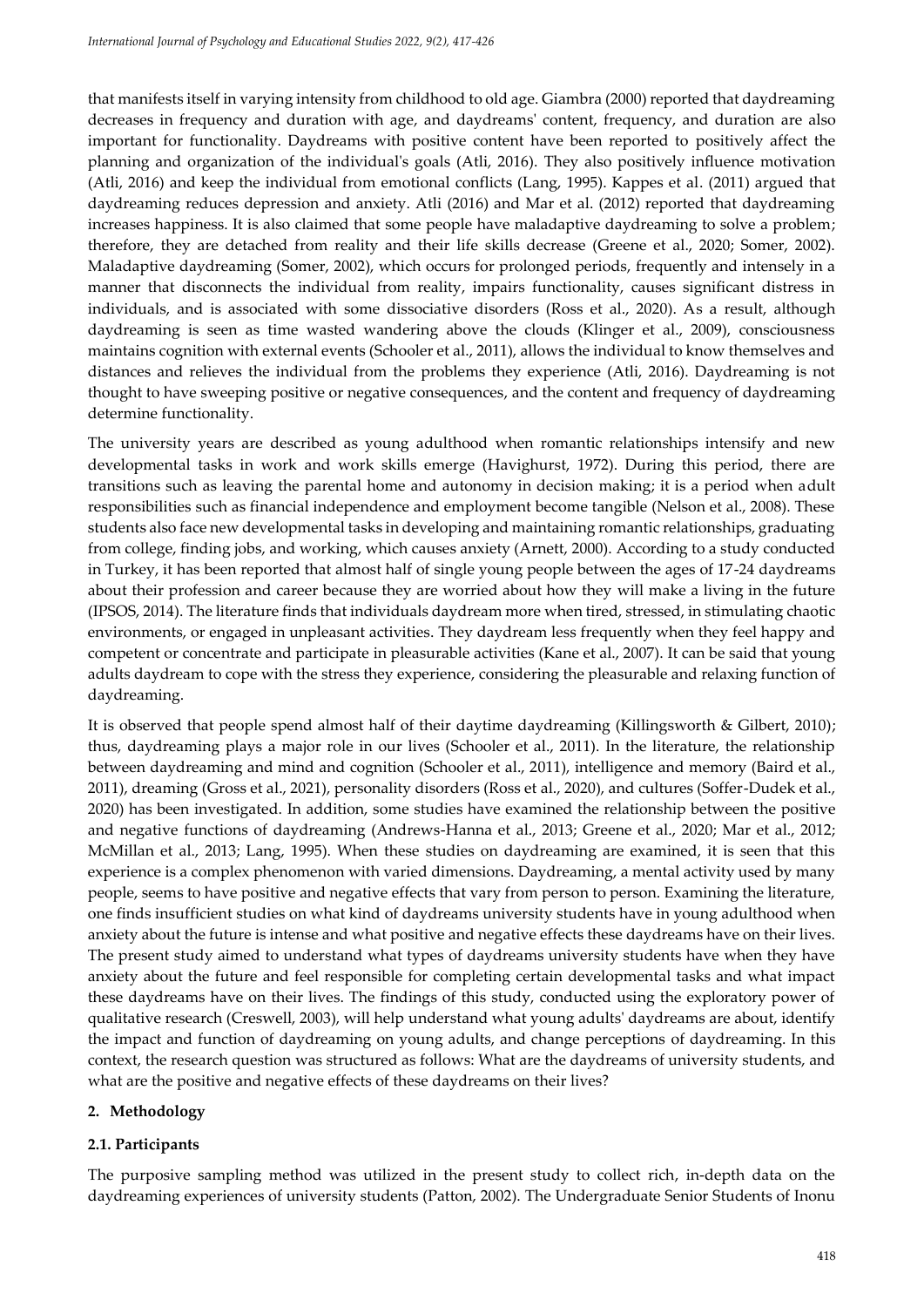University Psychological Counseling and Guidance (PCG) were informed of the research and asked to contact students in their circle who would volunteer to participate in the study. The participants in the present study consisted of 41 students studying at a university in Turkey's Eastern Anatolia region (female = 24, male = 17). Of the students aged between 19 and 27 (*M* = 22.14; *SD* = 1.50), two were first freshmen, five sophomores, 11 juniors, and 23 were seniors. The distribution of the departments in which the students studied according to faculties is as follows: 11 = Faculty of Science-Literature, 8 = Faculty of Economics and Administrative Sciences,  $8$  = Faculty of Education,  $7$  = Faculty of Health,  $4$  = Faculty of Engineering, and  $3$  = Faculty of Law.

# **2.2. Data Collection and Procedure**

The research data was collected in 2019. To reach the participants of the study, 15 PCG senior students reached out to 54 students in their circle who volunteered to participate in the study. 13 of these students stated they would not be available for qualitative interviews on the specified day and time or would choose not to participate in the study. Many of the participants stated that they would like to conduct the interviews with the PCG students they had contacted. Therefore, the study's author organized two briefings with the students who would conduct the interviews to train them on what to consider during the interview process and how to ask main questions and follow-up questions. Training for the PCG undergraduate students, previously led by the researcher, included "psychological counseling principles and techniques" and "individual counseling practices." Each PCG senior student conducted qualitative interviews with approximately three participants at the university`s Psychological Counseling Practice Center. Some of the interviews took place in the canteen or suitable classrooms within the university campus. Before the qualitative interviews began, participants were informed of the research's purpose and content, obtaining their consent. The interviews lasted approximately 10-15 minutes. The interviews were recorded using a smartphone application with the participants' permission. Participants' names and information that could have revealed their identities were changed during transcription. Participants were given code names to protect their anonymity further. In the article's final version, the participants' identities were anonymized by presenting the modified version. Questions of the semi-structured interview questionnaire used to identify the daydreaming experiences of the participating university students are presented in Table 1 below.

**Table 1.** *Semi-Structured Interview Questions*

What do you think about daydreaming? What kind of things do you daydream about? What do you think are the benefits of daydreaming? What kind of disadvantages do you think daydreaming offers? How do you feel after daydreaming?

## **2.3. Data Analysis**

Inductive thematic analysis was used, the procedure of which was defined by Braun & Clarke (2006). In this procedure, the analysis was carried out through the following procedure:

Author (Coder 1) and domain expert (Coder 2) initially shared four of the 41 transcripts equally and randomly. Coder 1 familiarized himself with the texts by reading these two transcripts without notes and then creating initial codes containing deterministic, interesting, and meaningful statements. Afterwards, Coder 2 performed the same procedure. The researcher and the domain expert came together, and the codebook was created considering the similarities and differences. This book contained codes, definitions, and sample expressions. Later, the transcripts were exchanged between the researcher and the domain expert and the original coding was initiated. The actual coding process was carried out according to the codebook, and when new codes emerged, the researcher and the domain expert came together and revised the codebook. Throughout the process, an attempt was made to maintain a holistic and analytical view of the data by writing memos about what the codes meant, their relationships to each other, and under what possible themes they were grouped. After coders coded their documents, they coded the other coders' documents over their uncoded version.

The researcher and domain expert met after completing coding and reached a full agreement on generating nine initial codes and three potential themes. Preliminarily generated candidate themes were verified by checking their compatibility with the coded data content and the entire dataset. The boundaries, names, and definitions of the created themes were clarified following the essence of thematic analysis to cover the entire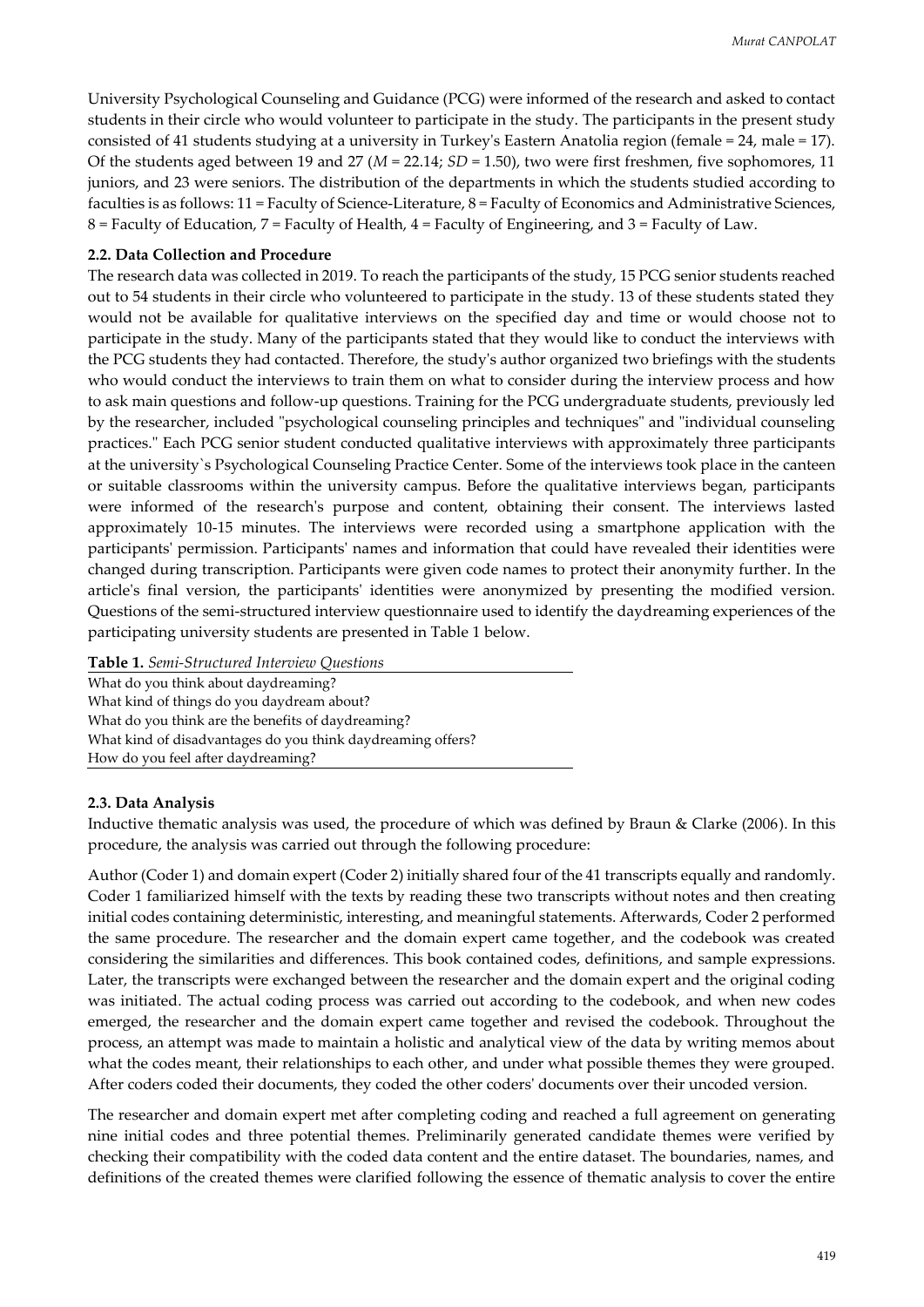dataset with its deep and rich content. After the dataset and the created themes were reviewed one last time, the participants' salient, detailed, and persuasive statements were determined to be used in the article.

# **2.4. Validity and Reliability**

There is no single way to check the consistency of the analysis (Miles et al., 2014). It is suggested that Coder 1 can code over the document coded by Coder 2. However, it is recommended that Coder 1 goes over the uncoded document rather than the coded document to check for consistency (Miles et al., 2014). Coder 1 coded the documents coded by Coder 2 over the uncoded version. Coder 2 also encoded the documents encoded by Coder 1 over the uncoded version. Coder 1 and Coder 2 met to discuss the similarities and differences, and consistency was checked. The researcher and the domain expert met and shared information about the consistency between coders after and throughout the analysis process.

# **2.5. Ethical**

Permission was obtained from the Scientific Research and Publication Ethics Board of Inonu University Rectorate (Date: 11.12.2020, Number of Sessions: E.82100).

# **3. Findings**

Three key themes and nine sub-themes emerged, presented in Figure 1, resulting from the thematic analysis. I preferred to present each sub-theme to allow narrative presentation under the key theme rather than presenting under separate headings to ensure integrity in the presentation of the findings.



**Figure 1.** *Thematic Map of Key Themes Related to Daydreaming*

## *Daydreams*

This theme includes the daydreams of the students, who express their daydreams as "beautiful," "good," "free world," "pure-clean," and "something to hold on to." It can be seen that the daydreams of university students are mainly about "career", "starting a family", and "self-development". It can be seen that almost all participants had worries about the future, thoughts of not finding a job or not being hired after graduation, and therefore they mostly had career-related daydreams. Ahmet, a 21-year-old finance student, thinks that it will be difficult to find a job in the future:

Like most people who live in this country, I daydream of having a job first. Having a good job already seems like a *daydream now. Unemployment is rising, and it's getting harder and harder to get a public service job.*

And he goes on to explain the importance of finding a job in his life by saying, *"Let's save ourselves by getting a job first, and the rest is easy. I mean, if I have a roof over my head and a job to go to, nothing else is necessary."* Bora, a 20-year-old sophomore computer programming student who thinks it is necessary to daydream, explains that his daydreams relate to his job and that he daydreamed that he is well-positioned in his job with these words: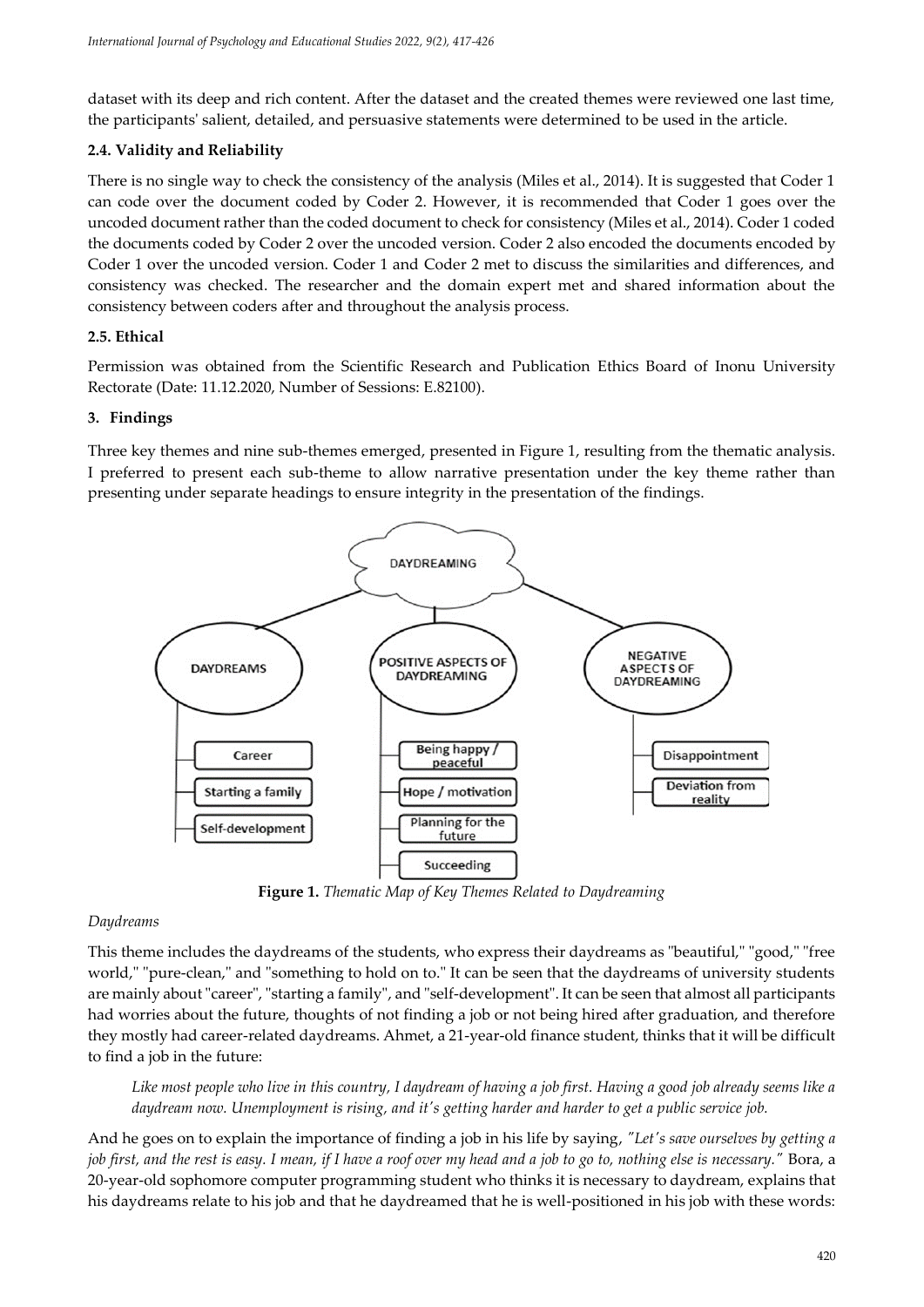*A person cannot live without daydreaming. I, too, daydream from time to time. I am 20 years old today, when I*  turn 30 I think and dream of working in a big company. I dream of the days when I will be a computer programmer *in a big company.* 

It is also observed that some participants dream of a profession since childhood, long before their college days. Sevval, a 21-year-old junior law student, explains that she can easily find a job after graduating from university, where she has wanted to be since childhood, *"I dream of sitting on a judge seat, which has been my daydream since I was little. I want to be a judge with a normal life."* 

Besides university students who dream of working somewhere, some want to be their own bosses. Caner, a 21-year-old junior audiology major, talks excitedly about starting a hearing aid company, which he calls *"my biggest daydream,"* and he will become a manager in that company. University students who dream of having a good job seem to know that it is not easy; they have to work hard and improve themselves. Melek, a 23-yearold senior student in mathematics, is one of those who worry about finding a job after graduation, *"I think my probability of finding a job is low." S*he adds that she needs to improve by saying:

*I dream of getting a good place related to my profession, i.e. the department I study. It's more about getting ahead academically. It's more about staying at a university like this, getting a postgraduate degree and continuing in that direction.*

It is seen that the daydreams that university students express intensely concern *"starting a family",* followed by daydreams about one's job. For university students concerned about finding a job after graduation, starting a family seems to be at the top of their daydreams because they think they will have no problems finding a job, even if it is, in their own words, *"behind"* their career plans. Gulay, a sophomore computer engineering student, says her job will be ready when she graduates and expresses her daydream by saying, *" I often daydream of a life with my husband and child in which my only concern is growing vegetables and fruits in the garden of our wooden house by the lake, away from the city."*

For those who are not as fortunate as Gulay and those who worry about what they will do after they graduate from university, the daydream of raising a family seems to take a back seat. Kadriye, a Public Relations and Publicity senior student, is just one who is not as lucky as Gulay. Kadriye, who seemed very anxious to find a job, expressed her opinion about the place of starting a family among her goals, saying, *"My primary goal is to get a job to start my career. If you ask me what my daydream is after that, I can say to get married, but of course, with the person I love."*

## *The Positive Aspects of Daydreaming*

This theme includes the contribution of the daydreaming experience to the students themselves, who expressed daydreaming as *"a reinforcement," "a goal," "halfway to success,"* and *"a means to balance"* in their own words. All participants stated that they daydream and that daydreaming helped them in the areas of *"being happy/peaceful," "hope/motivation," "planning for the future,"* and *"succeeding."* Daydreaming, which for some is a way *"when in a state of difficulty and negative emotions"* and for others as an action that *"relieves fatigue before sleep,"* leaves participants feeling happy/peaceful, relaxed, and rested. Adnan, a 25-year-old senior student in the English Language and Literature Department, talks about the effect of daydreaming on him with these words, *"I feel relieved for the moment, I feel happy for the moment. That is, it feels like it has come true when you are daydreaming."*

Daydreaming makes participants happy, gives them hope for the future, and motivates them to realize their dreams. Bahar, a 22-year-old junior student of the Turkish Language and Literature Department, is one of those thinking that *"people cannot live without daydreams"* even if they do, they will be incomplete. She expresses that daydreaming increases the motivation of people at the point of fulfilling daydreams, saying:

*If there is one beneficial effect of having daydreams are good at, it is the effort of making it real. For example, I've always wanted to be a teacher, I've imagined myself that way. The more I daydream about it, the more I strive. I study harder.* 

Ela, a 22-year-old senior student in the Psychological Counseling and Guidance Department, is concerned about finding a job in the future. She says that she wants to be a public worker and is disappointed due to the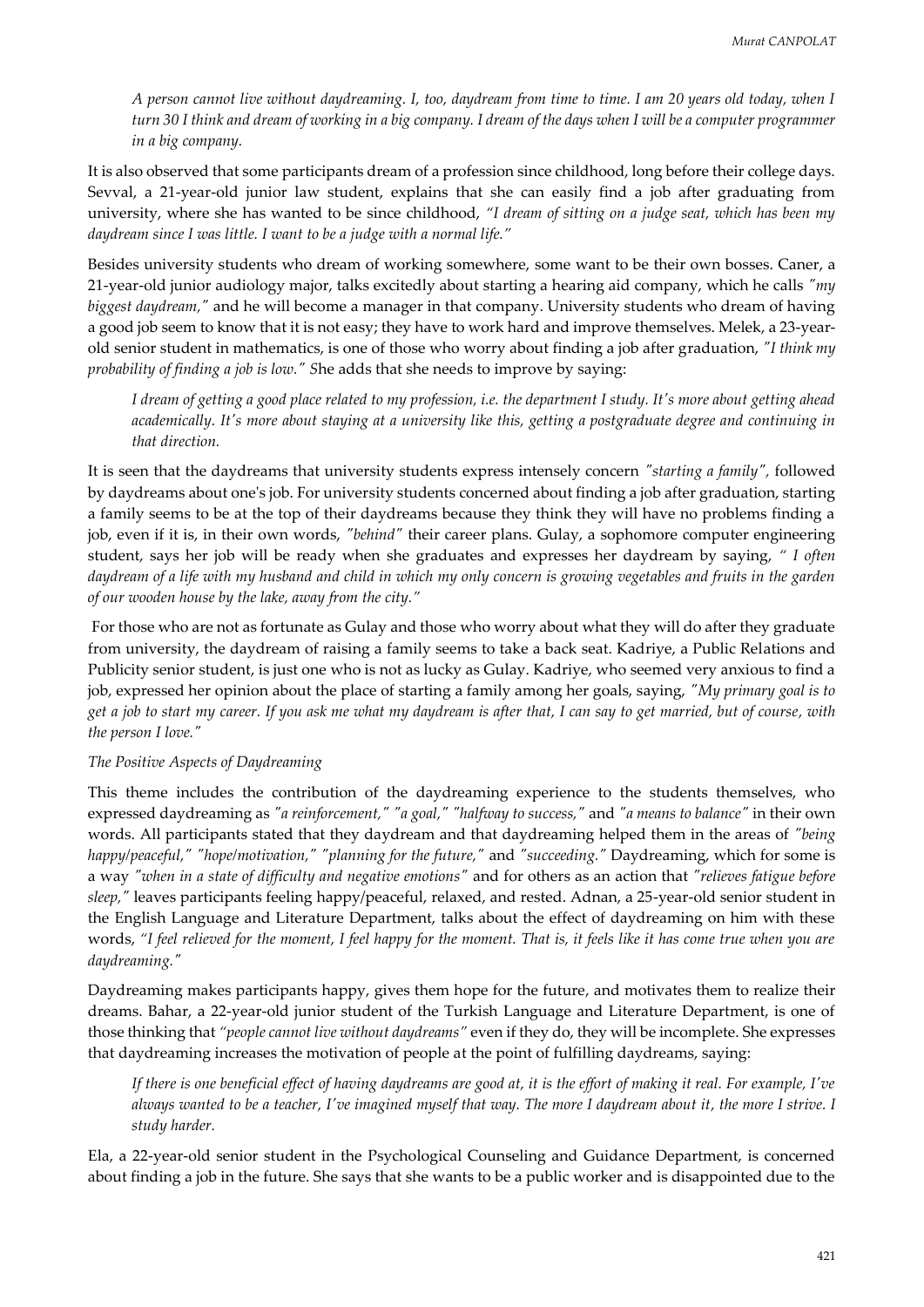low probability of having the job. She expresses how she becomes hopeful and takes action by daydreaming with these words:

*I think daydreaming motivates a person more. When you envision a daydream in your mind, your desire to make it real increases. For example, it gives me more energy. If I have the feeling I like when I daydream, I want to do it in a better way; I want to push it more. I see it as a source of strength, as a motivation.*

Participants state that daydreaming also helps them plan for the future. Sedef, a 23-year-old junior student in the Turkish Language and Literature Department, loves her field. Still, she dreams of studying in a health department where she is more likely to find a job because, in her own words, her field is *"not a guarantee"* of getting a job. She has fulfilled that dream. She says daydreaming works in planning for the future with these words:

*If you daydream, you get all your wishes in the long term. Whatever you put at the center of your life, such as a career, a spouse, love, you move towards it. Daydreaming is of great benefit to make them true.*

#### *Negative Aspects of Daydreaming*

This theme is about the harmfulness of daydreaming to students, who describe daydreaming in their own words as *"a lost cause"* and *"harmful in the extreme"*. All participants stated that daydreaming must have a certain duration and frequency. If its content is feasible and accessible, it helps; otherwise, utopian daydreaming can lead to *"disappointment"* and *"deviation from reality." "It is a reality that daydreams come true or come to naught,"* says Ertugrul, a 23-year-old senior student in the Economics Department. He adds that he daydreams too much, but he is neither a starry-eyed dreamer nor is on a wild goose chase. Thinking that there is a fine line between daydreaming and fancifulness, Ertugrul says that having daydreams that can be fulfilled is beneficial and that having unattainable daydreams will inevitably result in disappointment. Serkan, a 22 year-old student in the Psychological Counseling and Guidance Department, is just one of those who think one cannot live without daydreams. He explains that people who, in his own words, have an *"extremely fanciful lifestyle"* have unrealistic daydreams because of the media effect, and when their dreams fall apart, they become depressed with these words:

*Television and media are very important factors today. All the people in them make a quick buck, and they get rich in a short time. And all of them lead rich lives. They admire them and daydream about having a life like this. They say, "I will live like that, too." When you always daydream this way and without perseverance, you still make no headway. And then you fall into depression.*

One aspect of daydreaming, which can lead to frustration, sadness, or even depression, is how frequently and for how long you daydream. Participants stated that spending too much time daydreaming can cause a person to move away from the real world, live in a fantasy world, and deviate from reality. Merve, a 19-year-old freshman student in the Classroom Teaching Department, says she loves daydreaming and that she daydreams too much. However, she explains that spending too much time daydreaming is bad with these words:

*Daydreaming moves people away from real life. If people who need to prepare for an exam constantly daydream about winning the exam and what they will do after the exam, it can be a waste of time.*

Oktay, a 21-year-old junior student in the Philosophy Department, resembles daydreaming to *"heroin"* in his own words. However, he daydreams and is more of the opinion that it is useful. He explains that daydreaming should be in moderation with these words:

*If you are delusional about everything, if you completely lose sight of what's real and live completely in a fantasy world, as a result of this, psychological problems emerge. Let's think of it like this, like heroin. Maybe nothing happens the first time you use it, but when you start using it constantly, you become addicted.*

#### **4. Conclusion and Discussion**

In this study, I collected a range of information about the content, benefits, and harms of daydreaming. I saw that daydreaming is a mental activity that university students experience frequently. The interviews revealed that the participants' daydreams were mostly concerned with the developmental tasks of their own lives and the times they were in. In addition, their daydreams involved time travel into the future under the influence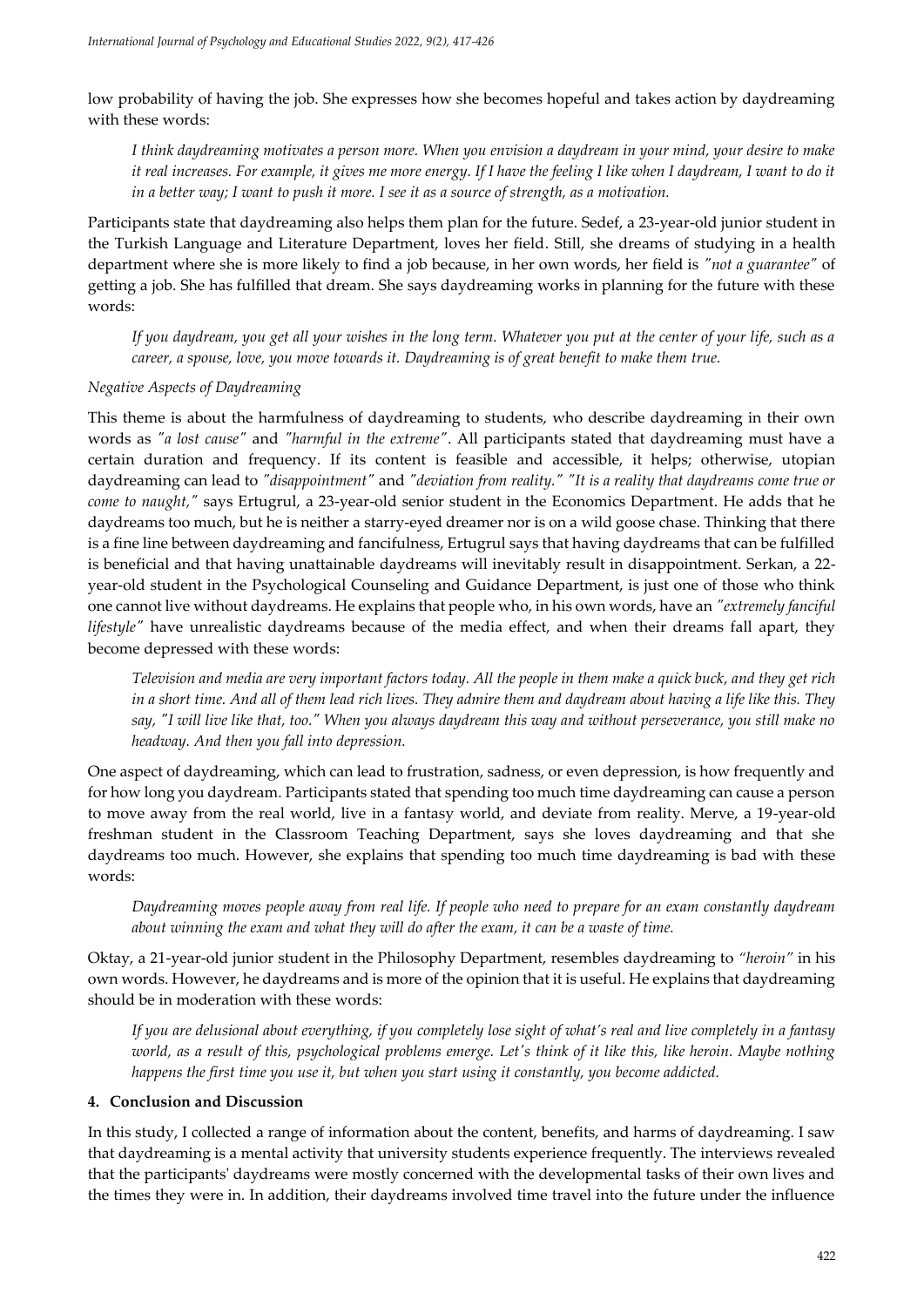of future concerns (e.g., career, family formation, and self-development). Participants indicated that nonexcessive daydreaming played an important role in their happiness, peace, and planning their future. They argued that it increased their motivational desire to succeed. However, they also argued that excessive daydreaming causes negative consequences such as disappointment and deviation from reality.

This study replicated some of the findings of previous studies. First, the finding that people daydream during the day that does not relate to the here and now (Baird et al., 2011; Killingsworth & Gilbert, 2010), and my finding that participants often daydream about the future to escape difficulties they face are similar to the findings of previous studies. Second, daydreaming is influenced by the context in which it occurs. The majority of the study participants stated that they daydream to relax when they feel bad. The literature indicates that individuals are more likely to daydream when tired or stressed, in a stimulus-chaotic environment, completing a stressful task, or when they are in a negative mood (Kane et al., 2007; Smallwood et al., 2009). In this study, most participants were concerned that they would not easily find a job after graduation, and these concerns caused them to daydream that they would have an easier job in the future. In contrast, the participants who were not worried about finding a job in the future mostly daydreamed of starting a family and self-development. In short, the emotional state and desires we are in trigger daydreaming and determine its content. In other words, the desires that were pressuring the participants and that had not yet been fulfilled occupied their minds, and these desires relieved them for a short time by coming true in daydreaming. Considering that the individual's personal goals or current concerns shape their thoughts during daydreaming (McVay & Kane, 2010) and that young adults use daydreaming as a way to cope with stress, the participants in the study are stressed because they feel the responsibility of the developmental tasks of the period they are in. For this reason, they daydream from time to time, and these daydreams usually revolve around career, family formation, and self-development related to their personal goals or current concerns.

Third, participants generally indicated that daydreaming had positive effects on them. All participants emphasized that they felt it was necessary to daydream and that it was a nice thing to do, provided it did not go too far. They stated that they became happy and relaxed, clarified their goals, were motivated to work for their goals, and positively affected their success by daydreaming. Daydreaming has been reported to have a positive effect on the planning and organization of the individual's goals (Atli, 2016), has a positive effect on motivation (Atli, 2016), keeps the individual away from emotional conflict (Lang, 1995), reduces depression and anxiety (Kappes et al.,2011), and increases happiness levels (Atli, 2016; Mar et al., 2012). However, despite claims that daydreaming prevents the achievement of daily life goals (McVay & Kane, 2010) and causes performance problems (Smallwood & Schooler, 2006), participants in the present study did not mention such an effect.

Fourth, participants indicated that the positive aspects of daydreaming could also have negative effects such as disappointment and deviation from reality. The literature has suggested that some people have long-term frequent and intense daydreaming to solve a problem; therefore, they are disconnected from reality, their life skills are reduced (Greene et al., 2020; Somer, 2002; Winnicott, 2002), and are associated with negative emotional consequences (Moberly & Watkins, 2008). Maladaptive daydreaming (Somer, 2002), experienced over a prolonged period, frequently and intensely impairs functioning and causes significant distress in individuals. It has also been associated with dissociative disorders (Ross et al., 2020). Participants in the study also made statements supporting this finding. They emphasized that one should daydream but not see the world through rose-colored glasses. They argued that it is useful to have feasible and achievable daydreams. The participants also said that daydreaming should be done in moderation; otherwise, it can lead to disappointment and depression. In conclusion, this study presented findings that support the view that daydreaming is influenced by context, that it cannot have exclusively positive or negative consequences, and that the content and frequency of daydreaming determine functionality.

## **5. Recommendations**

## **5.1. Strengths, Limitations, and Future Research**

One of the most important contributions of this study was the finding that daydreaming occupies an important place in the lives of university students who are at the critical threshold of planning their futures. I believe that this research will contribute to the literature on this topic with the findings on what daydreams university students have and how they affect their lives. In the Turkish culture, many consider daydreaming a "bubble",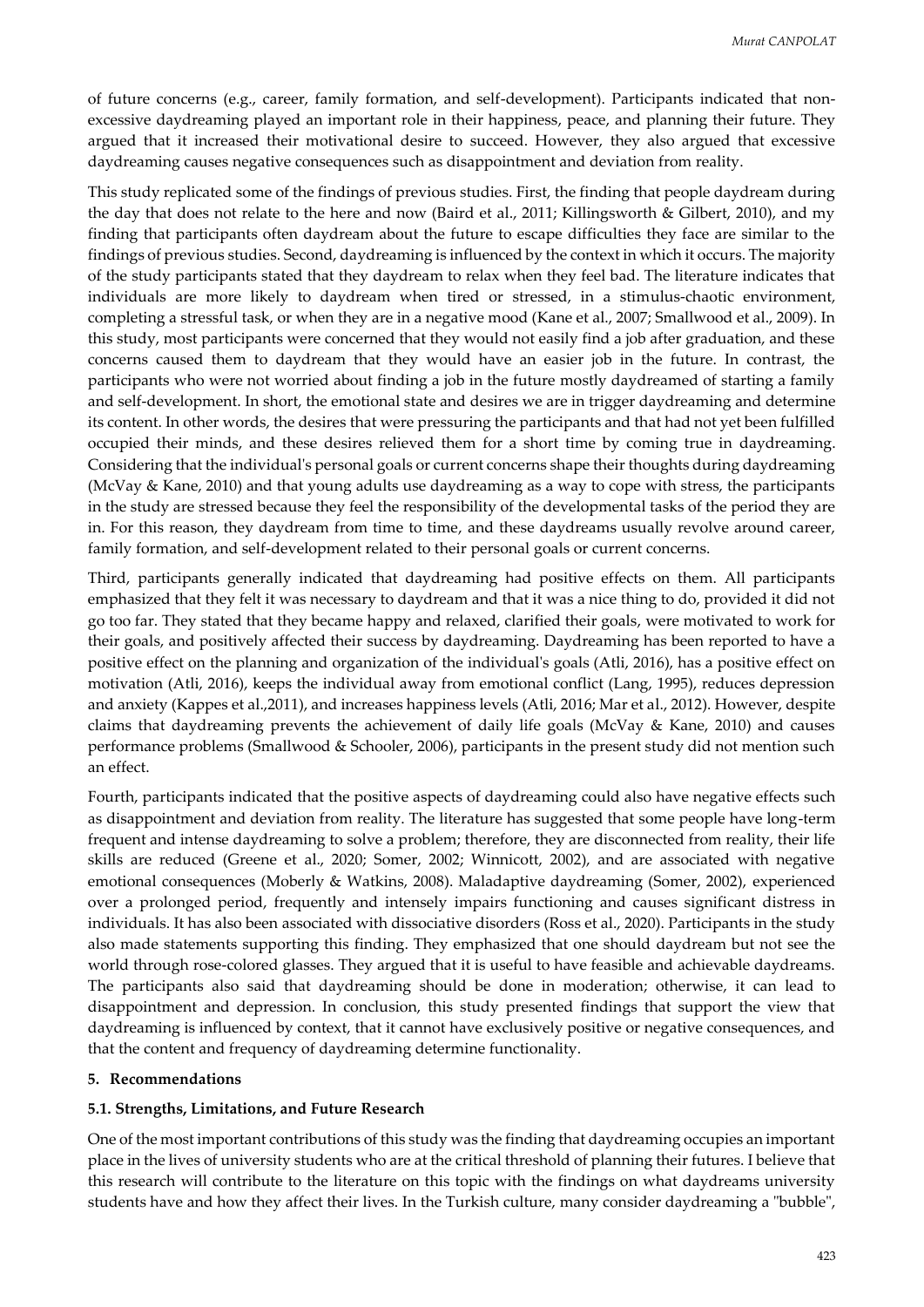and older people advise young people to deal with real things and act more seriously and responsibly. Nevertheless, I found that the daydreaming experiences of participants were similar to the Western culture, that participants daydreamed when they felt stressed, and that their daydreaming was influenced by the context they were in (Kane et al., 2007; McVay & Kane, 2010; Smallwood et al., 2009). Another contribution of this study is the finding that one of the main strategies participants use to cope with anxiety is daydreaming. I believe that it may be beneficial for professionals providing psychological help to consider the daydreams of young adults while offering them help and learning the content and function of their daydreams to know the individual better.

This study's limitations should be considered to plan more comprehensive research on this topic in the future. The first limitation of the study is that the data was collected from the participants in a cross-sectional way. During the research process, most participants daydreamed about having a job and starting a family, and they said that these daydreams motivated them. Longitudinal research to be conducted in the future can examine how daydreams change at different stages of development. The second limitation of the study is that the frequency and duration of the participants' daydreaming were not examined. During the research process, all participants daydreamed, but they felt that excessive daydreaming, in their own words, had negative effects on the individual. These negative effects were more related to disappointment and detachment from reality. Further studies can examine the duration and content of daydreaming and its relationship to hope, depression, and similar psychological factors.

# **5.2. Implications for Policy and Practice**

The participants' daydreams mostly consist of starting a profession, earning money, getting married, and having children. Seeing that they come true even in daydreams is good for people, and it makes them happy and contributes to taking action. This study has shown that daydreaming has positive effects on our participants in coping with problems and taking action to solve them. Daydreaming is often seen as an activity in which university students rehearse their problems and develop new coping strategies. When they lose their motivation, they are daydreaming and storing energy. For this reason, professionals working in university centers to provide psychological assistance services should discuss what kinds of daydreams their clients have and how these daydreams affect their lives. In addition, school counselors should inform university students and children about the functionality of daydreaming. Through family education, parents should be told that children should talk about their daydreams, not blame them for their daydreams and that daydreams can give insights from their inner world. Another thing I noticed in this study was that the problems young people were experiencing determined the content of their daydreams. Policymakers should offer solutions, taking into account that the daydreams of young people offer valuable clues to their problems. For example, daydreams about finding a job reflect a problem that occupies their minds.

## **Ethical Compliance Section**

**Funding:** The author has no funding to disclose.

**Compliance with Ethical Standards:** All procedures performed in studies involving human participants followed the ethical standards of the Inonu University Social and Human Sciences Scientific Research and Publication Ethics Committee and the 1964 Helsinki Declaration and its later amendments or comparable ethical standards.

**Conflicts of Interest:** The author declares there is no conflict of interest.

**Informed Consent (when applicable):** Informed consent was obtained from all individual adult participants included in the study.

## **6. References**

- Andrews-Hanna, J. R., Kaiser, R. H., Turner, A. E., Reineberg, A. E., Godinez, D., Dimidjian, S., & Banich, M. T. (2013). A penny for your thoughts: Dimensions of self-generated thought content and relationships with individual differences in emotional wellbeing. *Frontiers in Psychology, 4,* 900. <https://doi.org/10.3389/fpsyg.2013.00900>
- Arnett, J. J. (2000). Emerging adulthood: A theory of development from the late teens through the twenties. *American Psychologist, 55*(5), 469–480[. https://doi.org/10.1037/0003-066X.55.5.469](https://doi.org/10.1037/0003-066X.55.5.469)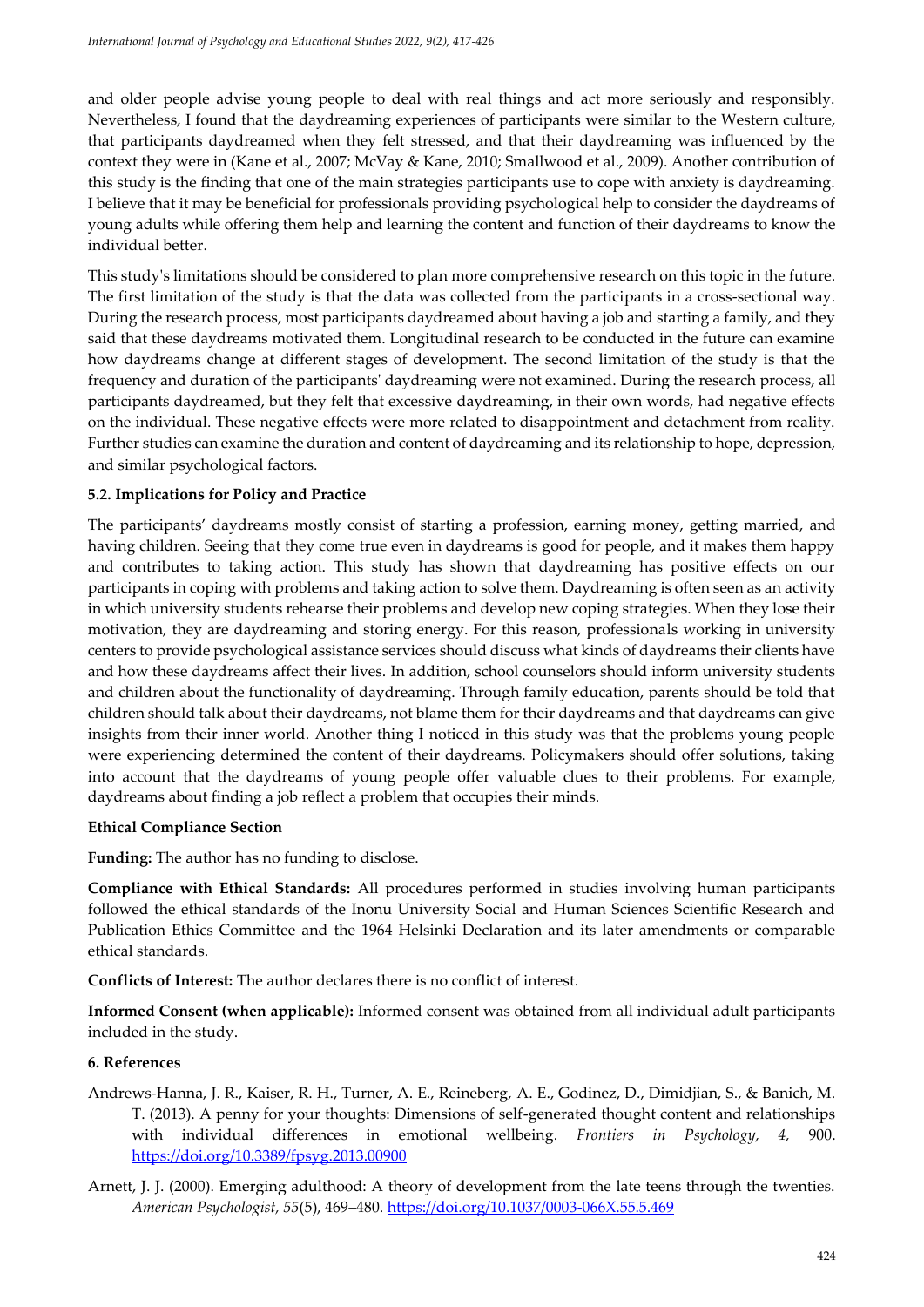- Atli, A. (2016). Views of adolescents in high-school period on daydreaming. *International Online Journal of Educational Sciences, 8*(4), 148-160[. http://dx.doi.org/10.15345/iojes.2016.04.013](http://dx.doi.org/10.15345/iojes.2016.04.013)
- Baird, B., Smallwood, J., & Schooler, J. W. (2011). Back to the future: Autobiographical planning and the functionality of mind-wandering. *Consciousness and Cognition, 20*(4), 1604-1611. <https://doi.org/10.1016/j.concog.2011.08.007>
- Braun, V., & Clarke, V. (2006). Using thematic analysis in psychology. *Qualitative Research in Psychology, 3*, 77- 101.<https://doi.org/10.1191/1478088706qp063oa>
- Creswell, J. W. (2003). *Research design: Qualitative, quantitative and mixed methods approache.* Sage Publication.
- Freud, A. (2004). *Self and defense mechanisms* (Trans. Y. Erim). Metis Publications (Original air date, 1939).
- Giambra, L. M. (2000). Frequency and intensity of daydreaming: Age changes and age differences from late adolescent to the old-old*. Imagination, Cognition and Personality, 19*(3), 229-267. <https://doi.org/10.2190%2FXN4W-1CRE-B0MH-84XT>
- Greene, T., West, M., & Somer, E. (2020). Maladaptive daydreaming and emotional regulation difficulties: A network analysis. *Psychiatry Research, 285,* 1-4*.* <https://doi.org/10.1016/j.psychres.2020.112799>
- Gross, M. E., Smith, A. P., Graveline, Y. M., Beaty, R. E., Schooler, J. W., & Seli, P. (2021). Comparing the phenomenological qualities of stimulus-independent thought, stimulus-dependent thought and dreams using experience sampling. *Philosophical Transactions of the Royal Society B,* 376, 1-10. <https://doi.org/10.1098/rstb.2019.0694>
- Havighurst, R. J. (1972). *Developmental tasks and education.* David McKay.
- IPSOS (2014). Youth of Turkey: With their dreams, values, concerns and daily lives. https://www.ipsos.com/trtr/turkiyenin-gencleri-hayalleri-degerleri-endiseleri-ve-gunluk-hayatlariyla
- Kane, M. J., Brown, L. H., McVay, J. C., Silvia, P. J., Myin-Germeys, I., & Kwapil, T. R. (2007). For whom the mind wanders, and when: An experience-sampling study of working memory and executive control in daily life. *Psychological Science, 18*(7), 614-621.<https://doi.org/10.1111%2Fj.1467-9280.2007.01948.x>
- Kappes, H.B., Stephens, E.J., & Oettingen, G. (2011). Implicit theories moderate the relation of positive future fantasies to academic outcomes. *Journal of Research in Personality, 45*, 269-278. <https://doi.org/10.1016/j.jrp.2011.02.006>
- Killingsworth, M. A., & Gilbert, D. T. (2010). A wandering mind is an unhappy mind. *Science, 330*, 932–932. <https://doi.org/10.1126/science.1192439>
- Klinger, E., Henning, V. R., & Janssen, J. M. (2009). Fantasy-proneness dimensionalized: Dissociative component is related to psychopathology, daydreaming as such is not. *Journal of Research in Personality, 43*(3), 506-510.<https://doi.org/10.1016/j.jrp.2008.12.017>
- Lang, V. A. (1995). Relative association, interactiveness, and the bizarre imagery effect. *American Journal of Psychology, 108,* 13-35.<https://doi.org/10.2307/1423099>
- Mar, R. A., Masonb,M. F., & Litvack, A. (2012). How daydreaming relates to life satisfaction, loneliness, and social support: The importance of gender and daydream content. *Consciousness and Cognition, 21,* 401- 407. [https://doi.org/10.1016/j.concog. 2011.08.001](https://doi.org/10.1016/j.concog.%202011.08.001)
- McMillan, R., Kaufman, S. B., & Singer, J. L. (2013). Ode to positive constructive daydreaming. *Frontiers in Psychology, 4,* 1-9.<https://doi.org/10.3389/fpsyg.2013.00626>
- McVay, J. C., & Kane, M. J. (2010). Does mind wandering reflect executive function or executive failure? Comment on Smallwood and Schooler (2006) and Watkins (2008). *Psychological Bulletin, 136*(2), 188-197. <https://psycnet.apa.org/doi/10.1037/a0018298>
- Miles, M. B., Huberman, A.M., & Saldana, J. (2014). *Qualitative Data Analysis: A Methods Sourcebook.* Sage.
- Moberly, N. J., & Watkins, E. R. (2008). Ruminative self-focus and negative affect: An experience sampling study. *Journal of Abnormal Psychology, 117*(2), 314–323.<https://doi.org/10.1037/0021-843X.117.2.314>